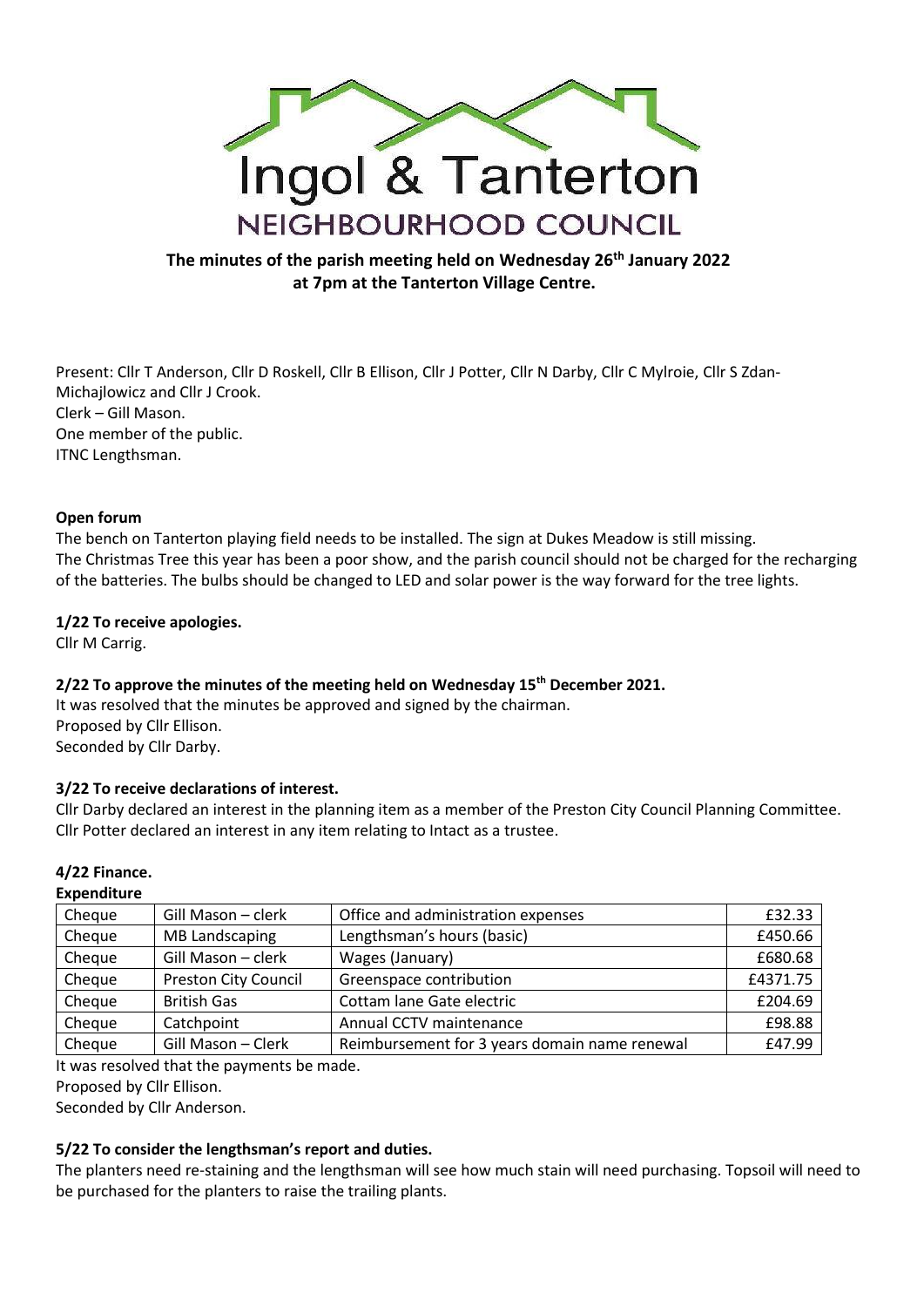Cllr Roskell has a three-year planting plan for the lengthsman, the plants should be bought around May for spring planting.

## **6/22 To consider and approve the precept for the financial year 2022/2023.**

It was resolved that the ITNC will keep the tax rate per household (Band D) the same as last year at £54.30 with a precept of £101,595.30. Proposed by Cllr Ellison. Seconded by Cllr Potter.

**7/22 To consider planning matters and applications.**

06/2022/0051 260 Tag Lane – No objection 06/2022/0037 Ingol Golf & Squash Club – No objection 06/2022/0056 Ingol Golf & Squash Club – Further investigate Section 106 change needed. PCC Planning written to and awaiting a response.

### **8/22 To consider the grant application for the greenhouse for Poolhouse School.**

The clerk will send the grant link from Cllr Potter/Lancashire County Council to the school to apply for funding for the greenhouse.

# **9/22 To consider the update on the Methodist Church CCTV installation.**

The clerk will send the grant application form to the church representative and request a copy of their accounts.

# **10/22 Reports from the neighbourhood council working groups:**

### **ITNC communications working group.**

Mr B Shannon has volunteered to update the ITNC website.

The noticeboards need more council information in them such as councillor contact details, lengthsman's work photographs and the newsletter.

It was resolved that the newsletter be printed and distributed up to a cost of £1100.00

Proposed by Cllr Ellison.

Seconded by Cllr Crook.

### **Youth Provision working group.**

A meeting with John Gillman Landscape Design Officer and Sash Essuah-Mensah Parks Development Manager on Wednesday 19th January at Tanterton Play-area to discuss the upgrade of the area.

Within this meeting a discussion regarding Dovedale play-area and ideas around Ingol Dip for a skate park.

All these projects would benefit from community partnership links, to obtain a wider view of the community. The Boxing youth worker at TVC has resigned due to change in work commitments.

The TVC Youth and Community worker is now looking for another youth worker who may want to run a satellite boxing session at TVC.

Active Lancashire Ops Manager will be contacted to see if they can get involved with youth provision work at TVC and potentially other offerings to adults in the community.

Links with Preston North End Academy will be sought to support Youth development in the community.

### **Christmas Tree working group.**

No update.

It was resolved that Cllr Crook joins the Neighbourhood Review Working Group (Locality) and Cllr Zdan-Michajlowicz joins the Outreach to Community Groups Working Group (Unite).

### **11/22 Reports and correspondence.**

New website migration and maintenance cost. Cadley FC donation update. Drainage at Bowling Field has been installed to prevent flooding.